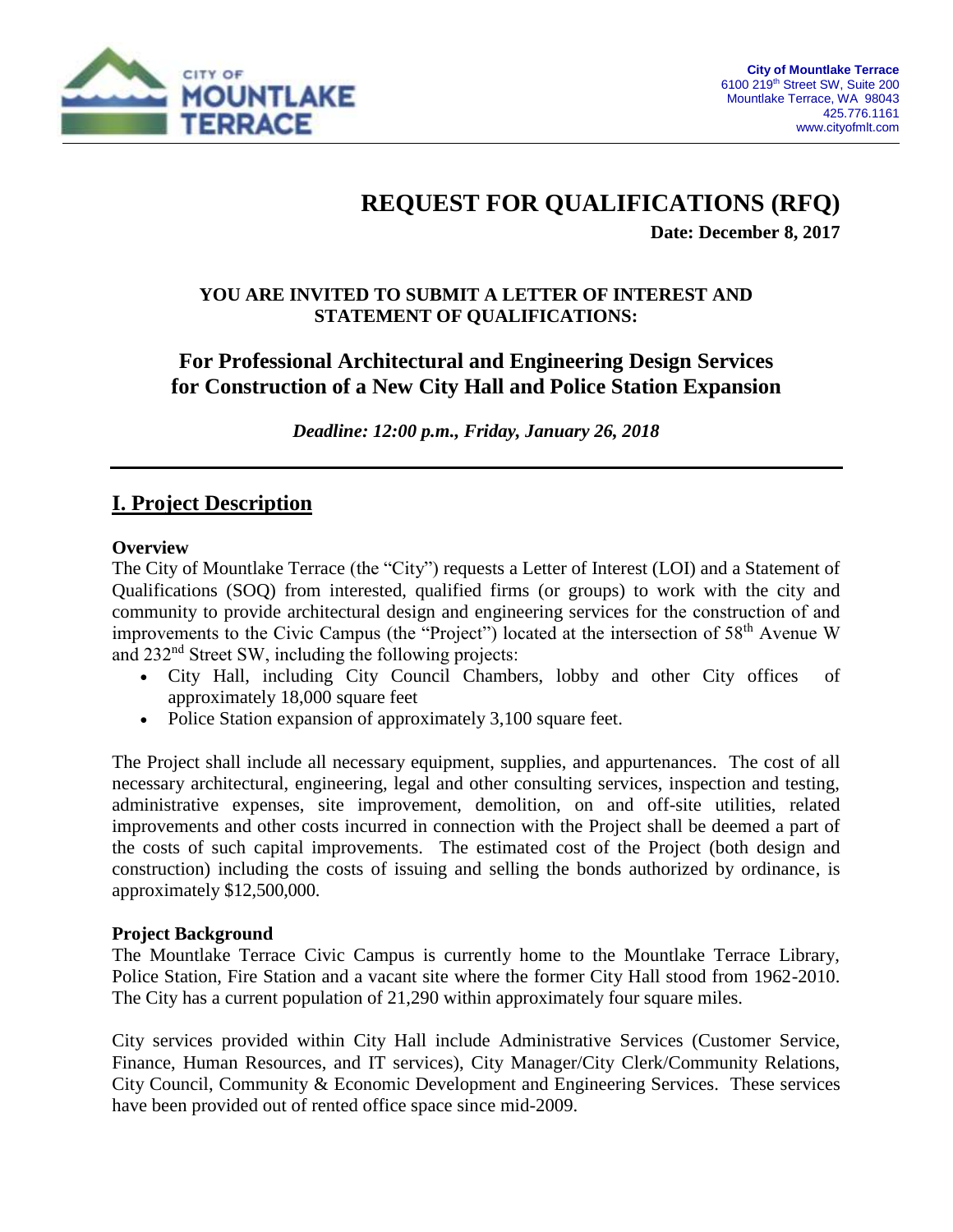In 2008, the Council Chambers ceiling collapsed in the former City Hall building and City Hall operations moved to an Interim City Hall in 2009. The former City Hall was demolished in 2010. Bond measures were taken to voters in 2010 (\$37.5 million project), 2012 and 2013 (\$25 million project), and 2017 (\$12.5 million project). Previous measures failed to reach the required 60 percent approval, but the most recent measure (November, 2017) received nearly 70 percent approval.

During the first six months of 2017 the City worked with a City Hall Advisory Committee (CHAC) and the community to develop a recommendation for a new City Hall for City Council consideration. During the process, a Space Needs Assessment was conducted to evaluate current and future space needs for a projected population of 26,000. As part of the CHAC's role, the community looked at expanding the current Police Station, which opened in 1991. The Project includes an expansion of the existing Police Station to meet the space, security and service needs of the community. The Mountlake Terrace Police Department currently includes 36 full-time employees in addition to Cadets, Explorers and Reserve Officers.

A preliminary layout of the project (attached) was also determined during this public process.

The Civic Campus is located in the heart of the City's downtown. The City of Mountlake Terrace adopted a Town Center Plan in 2007 and although revitalization efforts were slowed by the recession, redevelopment is now occurring. The City envisions the Civic Campus project as a catalyst to downtown redevelopment.

A Regional Town Center Stormwater Detention Facility, for which the City received a VISION 2040 Award from Puget Sound Regional Council, is located underneath the Civic Campus.

#### **Scope of Services**

The City is seeking professional architectural/engineering consulting services of an interested, qualified firm (or group) for:

- A. City Hall **-** approximately 18,000 square feet with a preliminary layout (attached) determined during the 2017 public process. The building shall include City Council Chambers, lobby and other City offices.
- B. Police Station Expansion **-** approximately 3,100 square feet to be added to the existing Police Station to address safety, security and legal requirements.
	- 1. Separate prisoner, staff and public movement
	- 2. Secure lobby
		- a. Interview room/office off of the lobby
		- b. Video recording of lobby area
	- 3. Secure/level sally port and prisoner intake
	- 4. Secure holding cells (2) and hard interview room (with visual monitoring of these cells from a patrol report writing area)
	- 5. Separate Juvenile temporary holding/interview area (not within sight or sound of adult prisoners)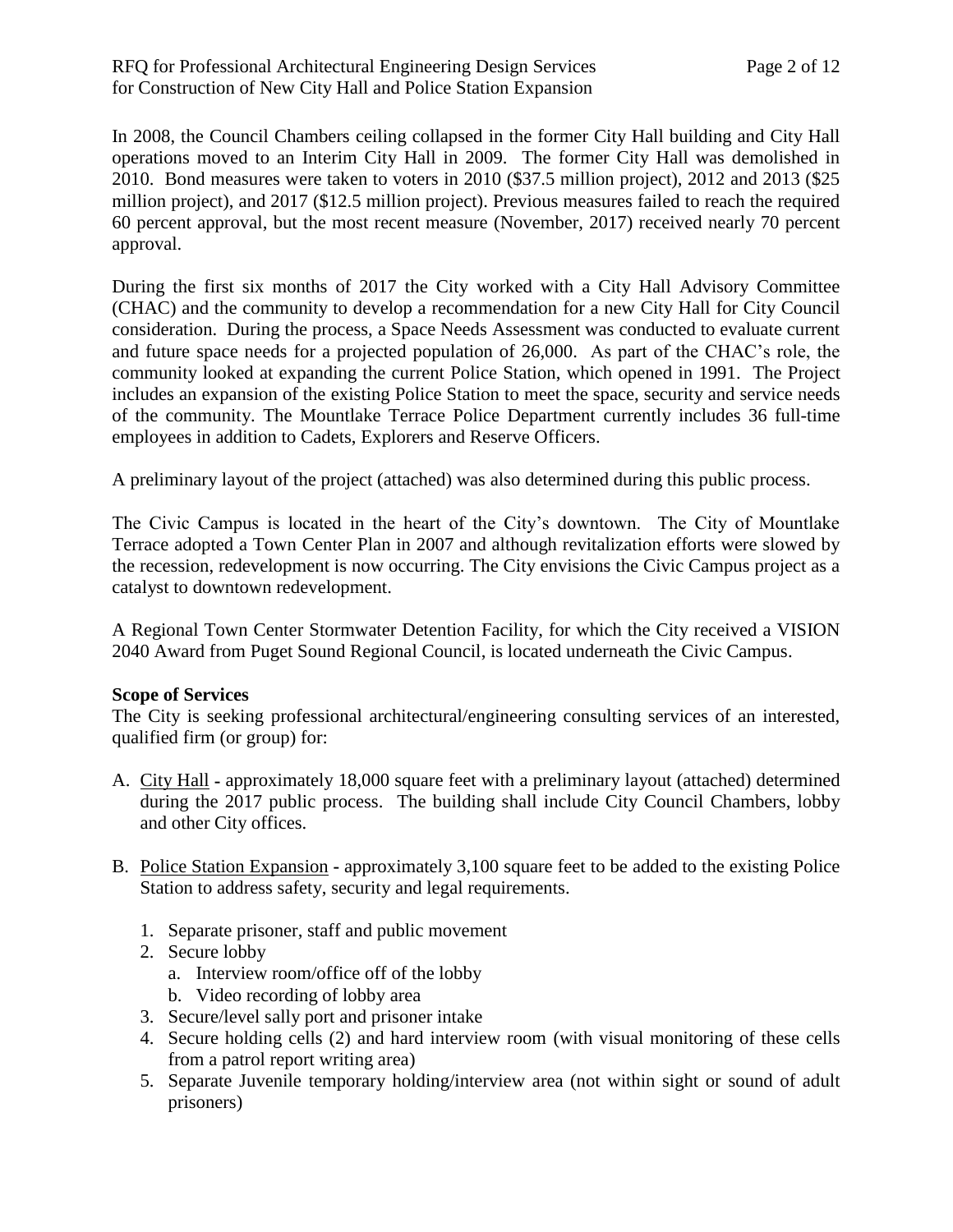- 6. Separate employee entrance/exit
- 7. Secure area for employees' personal vehicles
- 8. Secure restroom/locker rooms
- 9. ADA compliant with nursing mothers room
- 10. Soft interview room (for victims/witnesses)
- 11. Secure records area with ballistic barrier between lobby and records area
- 12. Updated HVAC System
	- a. Better ventilation in evidence room
	- b. Better ventilation in staff restrooms
- 13. Video Recording Capability
	- a. Lobby
	- b. Sally port and prisoner intake
	- c. Holding cells
	- d. Hard and soft interview rooms (with audio recording capability)
	- e. Employee entrance/exit
	- f. Employee parking area
- 14. Updated wiring, network and cable locations
- 15. Low maintenance landscaping around building to keep up appearance and improved exterior security

#### **Additional Scope of Services**

- A. In addition to the design of City Hall and an expansion to the Police Station, the City seeks a separate proposal for remodel of the current Police Station as part of the expansion project.
- B. The City seeks a separate proposal for a public gathering space at the corner of 232<sup>nd</sup> Street and 58<sup>th</sup> Avenue W. In order to keep the project estimate down, the Committee recommended using alternate funding for this component of the project.

The firm (or group) will be familiar with environmental and development permitting process; relevant codes and standards; civic projects; public involvement and effectively communicating options and recommendations; meeting demanding schedule requirements; and, effective budget and cost estimating.

#### **The Delivery Process and Schedule**

The City plans to utilize a standard design and construction method for project delivery. Provided below is a high level view of the current project schedule. The City intends to complete this process in time to contract with a highly qualified Architectural and Engineering firm by March 1, 2018 with design complete, permitted, and contract documents ready for construction bidding by the first week in January of 2019. Construction would take place in 2019 and 2020.

#### **Pre-Submittal Site Tour and Meeting**

A pre-submittal Civic Campus and Police Station tour will be held on **January 10, 2018.** Attendance is encouraged, but it is not required to respond to the RFQ. Meet in the small conference room at the Mountlake Terrace Library located at 23300 58<sup>th</sup> Avenue W at 1:00 p.m. for a quick orientation followed by the tour of the neighboring Police Station and City Hall site.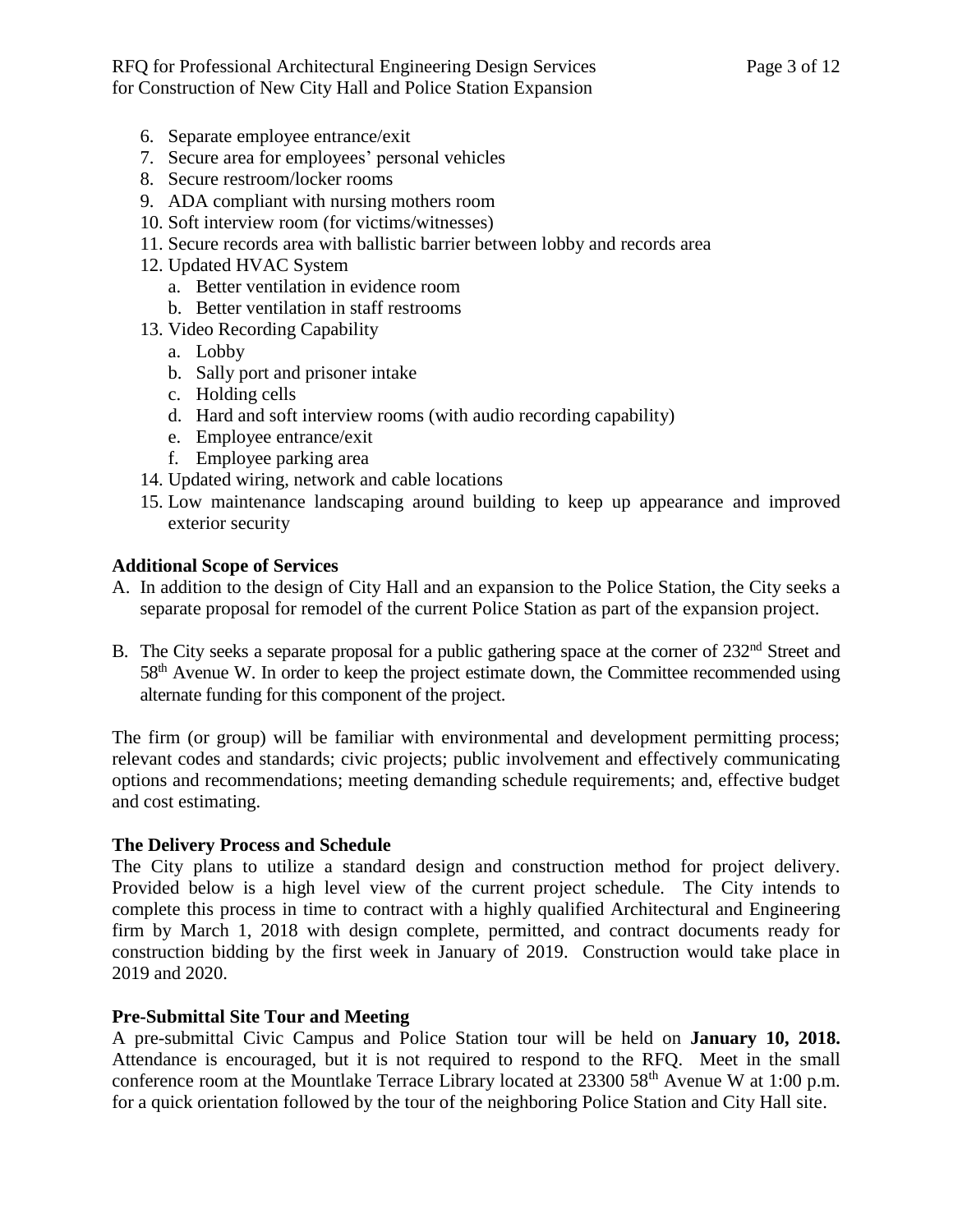The purpose of the tour and meeting is to present potential parties with information about the project and process. The meeting will also provide a forum for interested parties to get answers to pertinent questions. Please RSVP by 5:00 p.m. on **Tuesday, January 2, 2018** to [llavoie@ci.mlt.wa.us.](mailto:llavoie@ci.mlt.wa.us)

#### **Deadline for Submittals**

Responses will be accepted until **12:00 p.m., Friday, January 26, 2018**. The selected firm (or group) for this project would need to immediately work with the City to execute a contract and begin necessary responsibilities.

## **II. Project Milestones**

| January 26, 2018       | <b>Statement of Qualifications Received</b>                   |
|------------------------|---------------------------------------------------------------|
| February 15, 2018      | Interviews of Firms                                           |
| March 5, 2018          | Award of Contract                                             |
| Spring $2018$          | Begin Public Outreach on Design of Building and Public Spaces |
| Construction 2019-2020 |                                                               |

## **III. Submittal Content Requirements**

#### **Letter of Interest**

The letter of interest should indicate: (a) the availability of the firm's resources for completing all components of the project; (b) any desire for schedule changes; (c) the firm's contact information (address, telephone, email); and (d) additional data or recommendations, if desired.

#### **Statement of Qualifications**

The nature and form of response are at the discretion of the respondent, but at a minimum, the following information must be included:

- A. Project Organization and Staffing
	- 1. Provide an organization chart showing all proposed team members and describing their responsibilities for this project. Include professional qualifications/resumes of each member of the project team.
	- 2. Describe the portion of work that will be performed by a subcontractor, if any, and information about the professional qualifications of proposed subcontractors.
- B. Description of Related Experience
	- 1. Describe the firm's experience with preparing design and construction plans for public facilities. Include at least three projects the firm has completed that are somewhat similar to the project described in this request. For each project, provide the following information:
		- Name, address and telephone number of the client.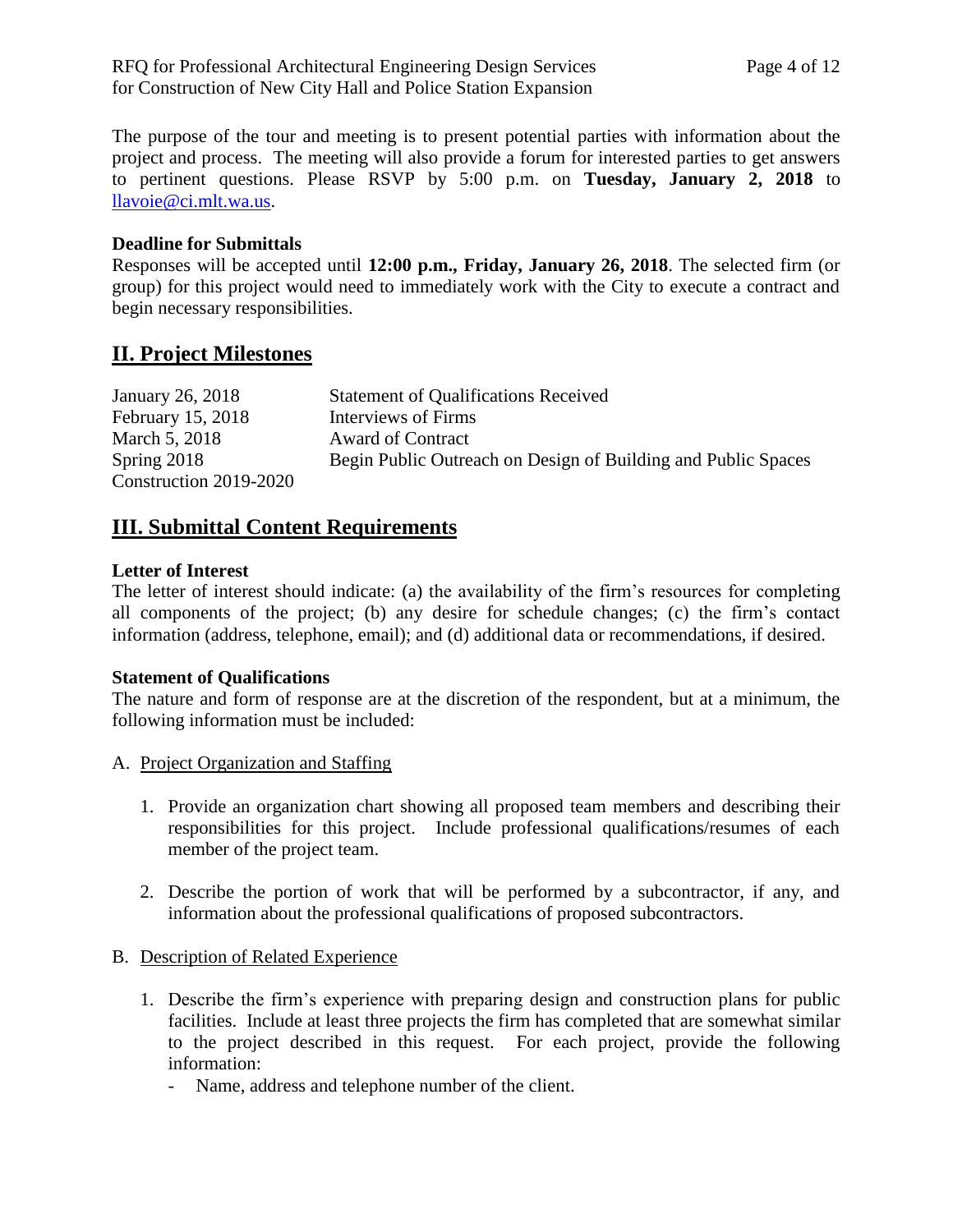- Name of the firm's project manager and personnel who worked on each project with a brief description of their responsibilities.
- Budget and actual project cost.
- The elements of the projects that are common to the projects proposed above.
- Summary of the firm's role/responsibility in overall project.
- Summary of the firm's deliverables.
- 2. Describe the firm's familiarity with Mountlake Terrace and the region.
- 3. Describe the firm's ability to work closely with a community in the design of a public facility.
- 4. Describe the firm's approach to dealing with and communicating with public officials about complex, analytical data regarding facility planning.
- 5. (Optional) Identify any other relevant information pertinent to this RFQ section.

## **IV. Submittal Format**

The Statement of Qualifications should be organized in a manner that allows the reviewer to evaluate the firm's qualifications quickly and easily. Brevity of text will be appreciated.

The Statement of Qualifications shall be no more than fifteen (15) pages in length. The page count excludes the covers, a one or two page Letter of Interest, and section dividers, provided the text of the response is not printed upon them. The pages shall be eight and one-half inches by eleven inches with printed text only on one side, except that pages containing only charts and graphs may be printed on pages eleven inches by seventeen inches.

Ten (10) copies and one electronic copy must be provided.

## **V. Selection Process**

#### **General Approach**

Responses to the request for a LOI and SOQ will be evaluated based on their clear ability to meet the City's interest in quickly and efficiently developing a community outreach plan, layouts, and design consistent with the project description contained in this request. The responses will be rated according to the criteria detailed below. This may result in the selection of a firm (or group), or in a short list of firms (or groups) who will be asked to provide additional information at an oral interview.

The selected finalist will be asked to begin fee negotiations immediately. Final approval of an agreement will rest with the City Council based on the recommendations of the city staff.

#### **Evaluation Criteria for the Written Responses**

Each submittal will be evaluated and given a score based upon the quality of response to each of the following topic areas. Maximum number of points achievable is 100.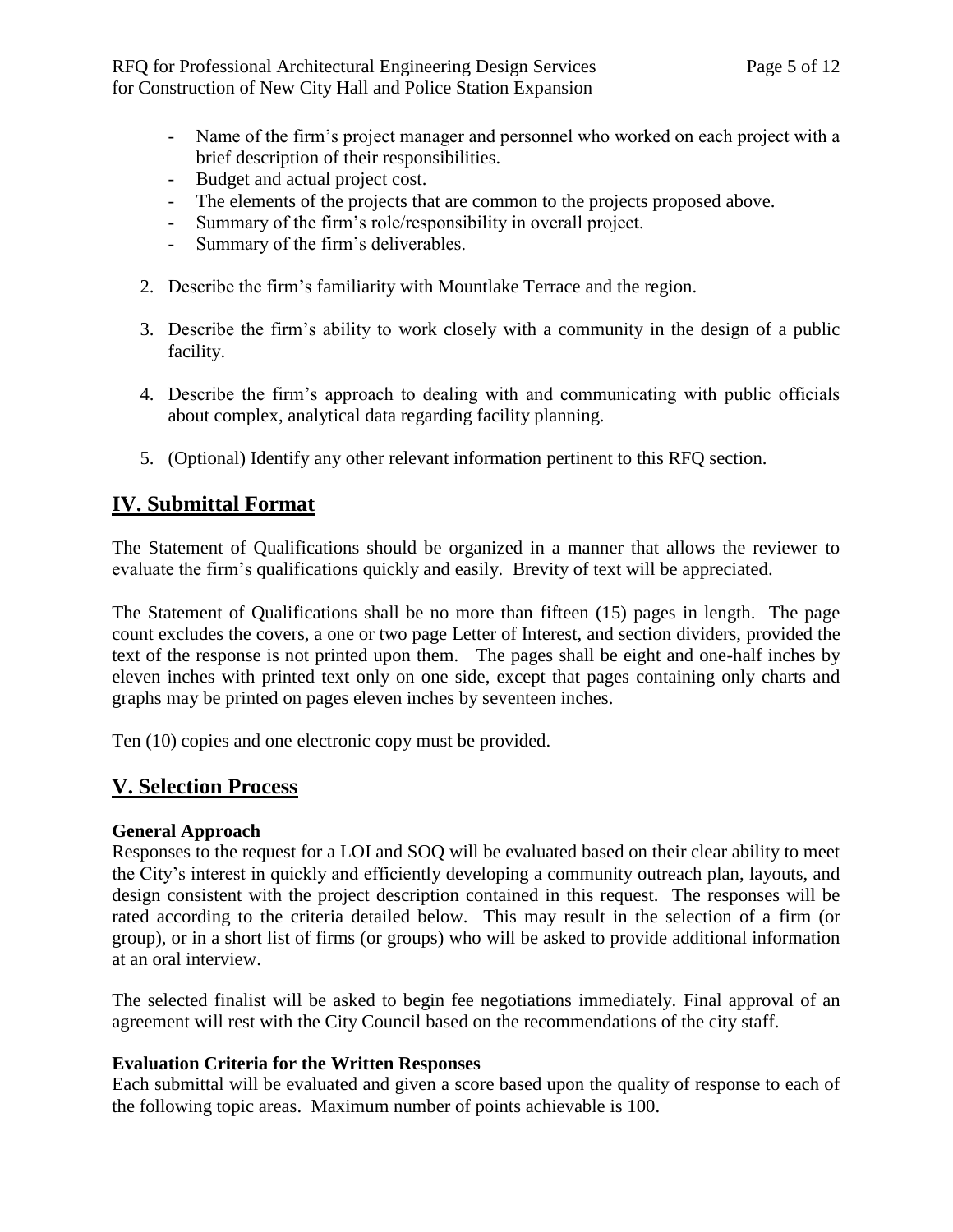- A. Project Timeline & Budget 30 points maximum
	- i. Timeline 15 points
		- Ability to create/monitor project timelines
		- Ability to meet project timelines
		- Ability to exceed project timelines
	- ii. Budget  $-15$  points
		- Ability to create/monitor total project budget (soft and hard costs)
		- Methods of proven successes of staying within budget during design
- B. Organizational Background, Experience  $&$  Expertise 50 points maximum
	- i. Qualifications of Proposed Members 15 points
		- Years of experience
		- Quantity of similar projects
		- Education
		- Years with the firm
	- ii. Comprehension, Responsiveness and Demonstrated Success 15 points
		- Illustrates that the team clearly understands objectives and technical requirements
		- Responsiveness to all aspects of the RFQ
		- Firm's demonstrated success with similar projects
	- iii. Public Sector Experiences, including Community Engagement 20 points
- C. Clarity of Submittal  $-20$  points maximum
	- i. Is the SOQ easy to understand?
	- ii. Do the graphics further clarify the written items?
	- iii. Did the firm (or group) stay within the maximum allotted pages?

#### **Agreement for Services**

The selected firms (or groups) will be expected to enter into a standard Professional Services Agreement in a timely fashion. Insurance requirements, included in the services agreement package are:

- 1. General Liability
- 2. Professional Liability.

## **VI. City Contacts**

Questions should be submitted at [cityhall@ci.mlt.wa.us.](mailto:cityhall@ci.mlt.wa.us) Replies to questions will be sent via electronic mail to all firms (or groups) requesting to be on the list for this RFQ. Please send your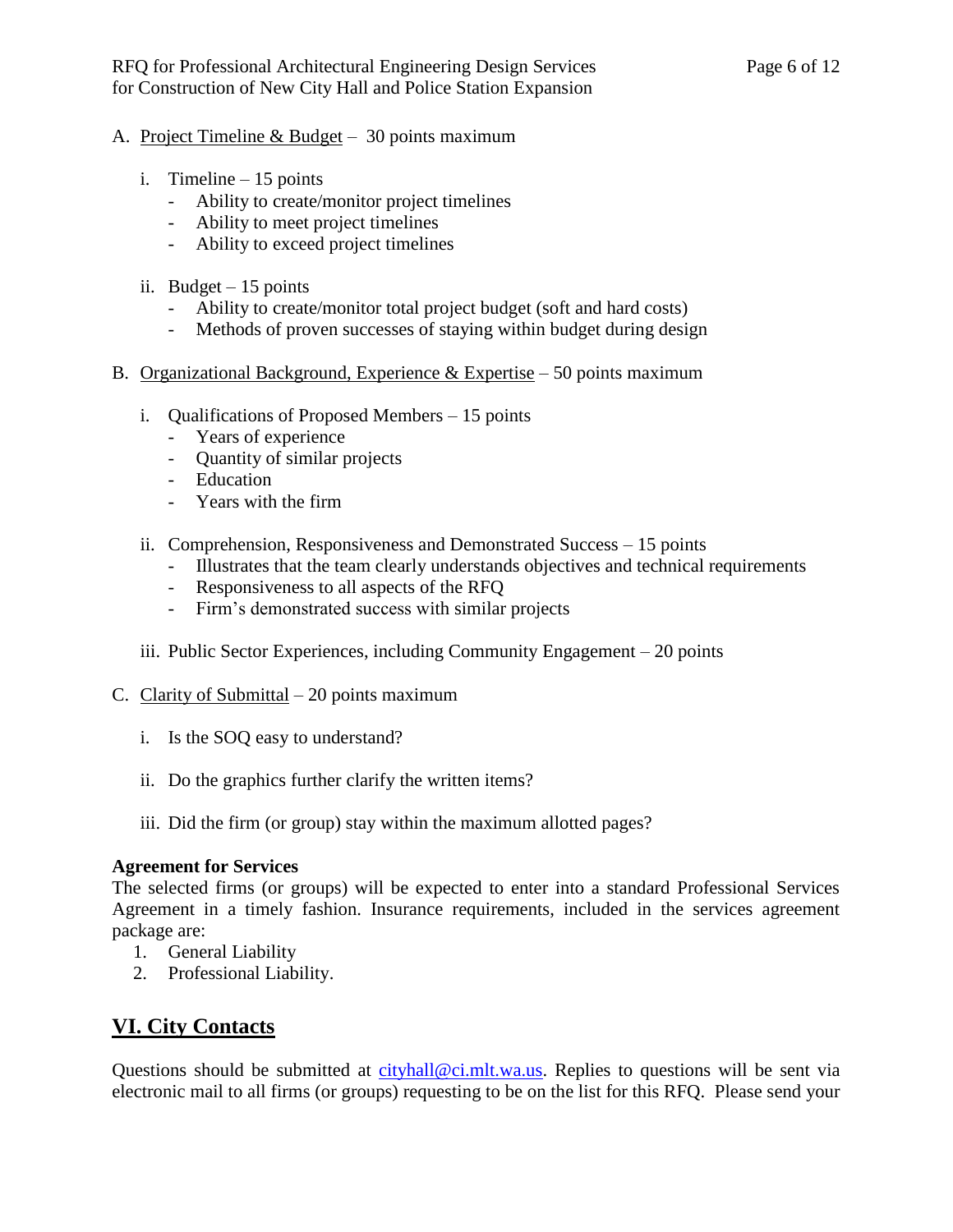electronic mail address to [cityhall@ci.mlt.wa.us](mailto:cityhall@ci.mlt.wa.us) upon receipt of this request for LOI and SOQ to ensure receiving a copy of all questions and responses.

## **VII. Intended Submittal Schedule**

| <b>RFQ</b> Advertised                            |
|--------------------------------------------------|
| Deadline for Receipt of RFQ                      |
| <b>Review and Selection of Finalists</b>         |
| <b>Interview Finalists</b>                       |
| Select Firm (or group) $&$ Contract Negotiations |
| City Council Recommendation & Discussion         |
| <b>City Council Award of Contract</b>            |

December 8, 2017 January 26, 2018 February  $5$  – February 8, 2018 February 15, 2018 February  $16$  – February 28, 2018 March 1, 2018 March 5, 2018

The deadline for submittals is Friday, January 26, 2018, at 12:00 p.m. Please deliver responses in person to the Customer Service Counter or by mail to:

Attn: City Manager's Office City of Mountlake Terrace 6100 219th Street SW, Suite 200 Mountlake Terrace, WA 98043

Proposals should be marked "City of Mountlake Terrace City Hall Proposal." Proposals submitted by any means other than mailing, courier or hand delivery will not be accepted. Proposals submitted after the deadline date and time will not be accepted.

## **VIII. Terms, Conditions and Disclaimers**

- 1. All facts and opinions stated within this RFQ and in all supporting documents and data are based on available information from a variety of sources. Additional information may be made available via written addenda throughout the process. No representation or warranty is made with respect thereto.
- 2. Respondents to this RFQ shall be responsible for the accuracy of the information they provide to the City.
- 3. The City reserves the right to reject any and all submittals, to waive minor irregularities in any submittal, to issue additional RFQ's, and to either substantially modify or terminate the Project at any time prior to final execution of a contract. The City also reserves the right to choose not to proceed with this project or to re-issue the request for LOI and SOQ. The City reserves the right to postpone the opening of the responses and to reject all responses without indicating any reasons for such rejection. The City shall not be responsible for any costs incurred by the respondent(s) in preparing, submitting, or presenting its response to the RFQ or to the interview process. The Firm (or group) or responding firm (or group) shall bear all costs relating to their response to this RFQ including time in preparation of an RFQ, copies submitted, and time spent in interviews or negotiation with the City prior to final selections.
- 4. Nothing contained herein shall require the City to enter into exclusive negotiations and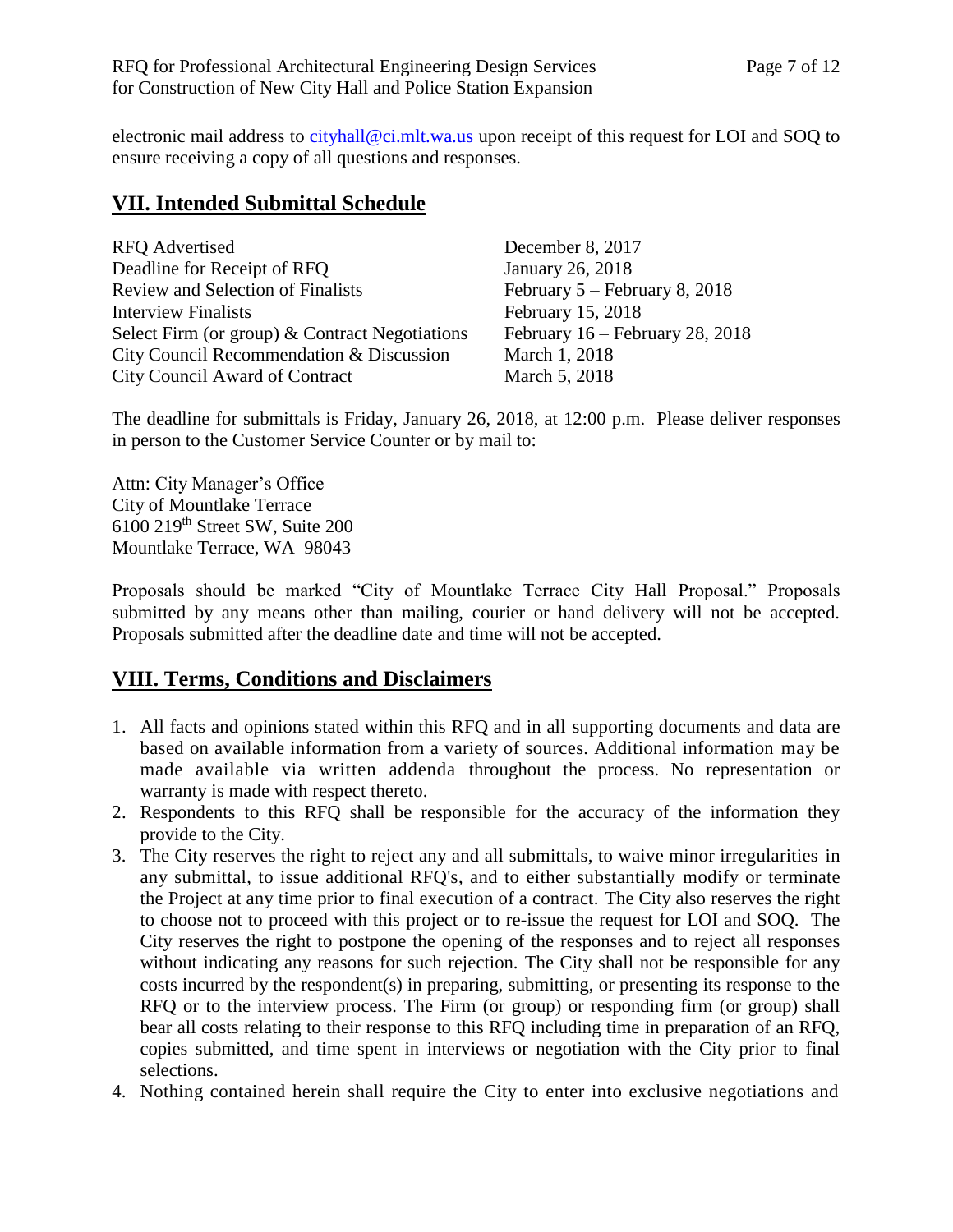the City reserves the right to amend, alter and revise its own criteria in the selection of a respondent without notice.

- 5. The City reserves the right to request clarification of information submitted and to request additional information from any respondent.
- 6. The City will not accept any submittal after the time and date specified on the RFQ. The qualifications of each member of the team are important criteria in the selection process. The selected team will not be allowed to substitute any members without prior approval by the City. The City, at its sole discretion, reserves the right to accept or reject proposed changes to the team. Team members may participate in multiple team submittals.
- 7. In the interest of a fair and equitable process, the City retains the sole responsibility to determine the timing, arrangement and method of proposal presentations throughout the selection process. Members of the team are cautioned not to undertake activities or actions to promote or advertise their qualifications or proposal except in the course of City sponsored presentations.
- 8. If negotiations are not completed with the top ranked team, negotiations may proceed with the next most qualified team or teams.
- 9. Upon selection of a qualified team through the RFQ process, the City shall enter into a contract for Professional Architectural and Engineering Design Services for Construction of a New City Hall and Police Station Expansion with the selected team on terms and conditions acceptable to the City. Until execution of a contract, the City reserves the right to cease negotiations and to start the RFQ process again.
- 10. All submittals and accompanying documentation will become the property of the City, will not be returned and will become public documents subject to public disclosure with limited exceptions. The Washington State Public Disclosure Act (RCW 42.17) requires public agencies in Washington to promptly make public records available for inspection and copying unless they fall within the specified exemptions contained in the act or is otherwise privileged. Qualifications submitted under the RFQ process shall be considered public documents and with limited exceptions submittals that are recommended for contract award will be available for inspection and copying by the public.
- 11. The City of Mountlake Terrace encourages submittals from firms that demonstrate a commitment to equal employment opportunity.

### **Supplemental Information: Background**

#### **Background**

Mountlake Terrace is home to 21,290 residents, 7,975 jobs and is about four square miles in size. Known for its quiet residential neighborhoods, beautiful parks, trails, Lake Ballinger, first-class schools and close proximity to Interstate-5 and employment centers, Mountlake Terrace is conveniently located about 14 miles north of downtown Seattle and about 15 miles south of Everett. The city is inside Snohomish County along the northern border of King County, just three miles northwest of Lake Washington. Visitors and residents enjoy over 260 acres of recreational attractions including parks, playfields, a golf course, fishing, a sports pavilion and year-round swimming in an internationally acclaimed aquatics center.

Mountlake Terrace is a Code City operating under the Council-Manager form of government. The City is governed by an elected seven-member City Council. The City Manager is appointed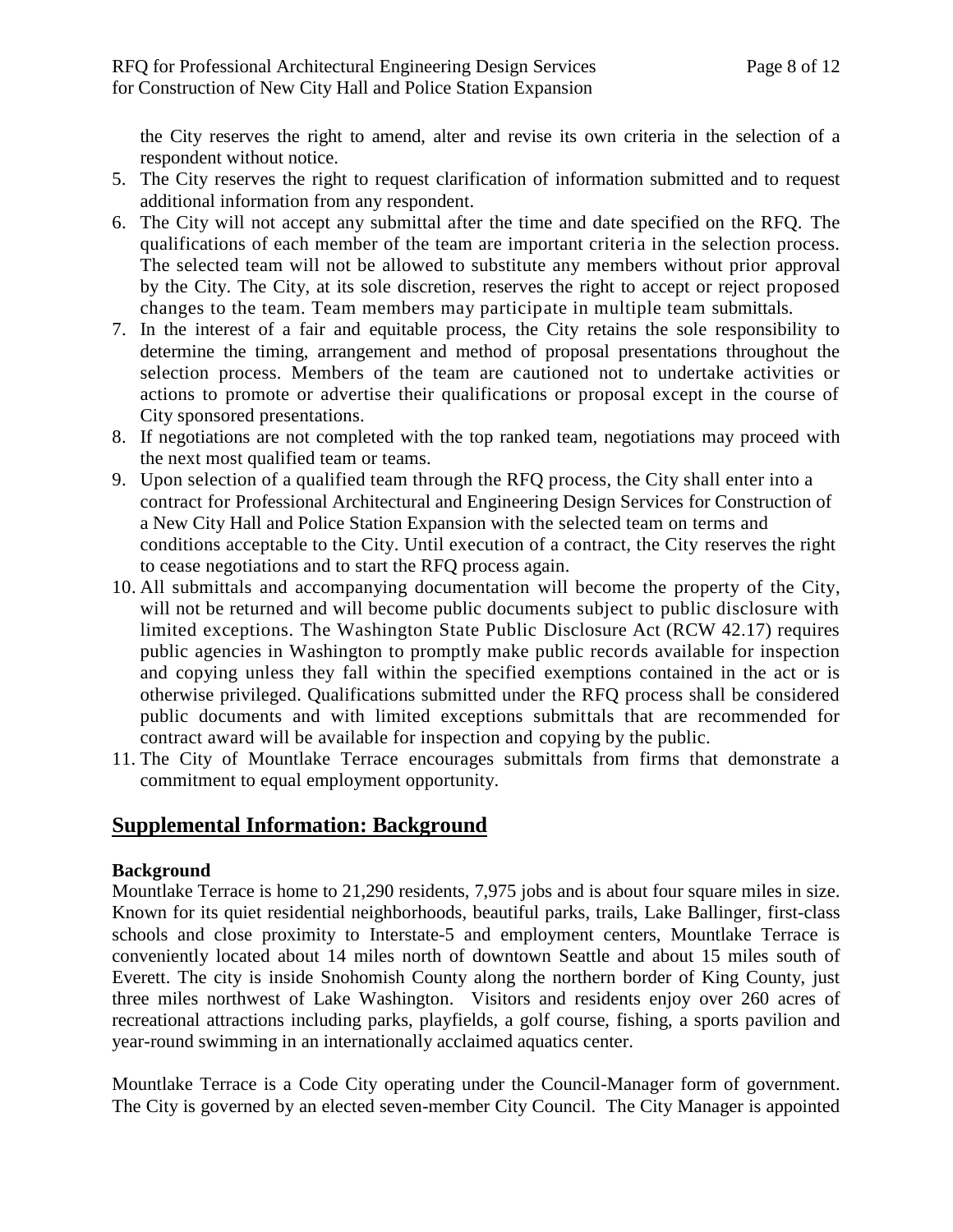by the City Council as the chief administrator of the City. Currently, six directors manage seven city departments and various programs.

#### **Project History/Civic Facilities Advisory Task Force**

In 2006-07, the City Council worked in tandem with the community to develop a Town Center Plan that was adopted in February 2007 with the hope of revitalizing its downtown to create an economically viable city and retain quality of life for its residents.

In June of 2008, the city appointed a Civic Facilities Advisory Task Force to work on a strategy to address the city's aging facilities to include City Hall (demolished in 2010), Recreation Pavilion, Police Station, Clubhouse at Ballinger Park (former Ballinger Golf Course), and Fire Station 18 (demolished in 2012). Appointment of the Task Force was in line with the City Council's goal: "Develop and Implement a Strategy to Address the City's Aging Public Facilities." The key objective of this goal was to provide public facilities and buildings that ensure municipal and community services are delivered in an efficient and effective manner, while helping to create and maintain a community identity and community pride.

Shortly after the Task Force began meeting in 2008, the ceiling of the former City Hall Council Chambers collapsed during the night and that portion of the building was sealed off and the city underwent asbestos abatement. Given this change, the Task Force was asked to focus on just the City Hall facility and work with the community on a plan and financing options for City Council consideration. A recommendation for a 47,694 SF City Hall/Police Station with underground parking, 8,500 SF community/senior center, amphitheater in Veterans Park, repurpose the Police Station into an Emergency Operations Center, civic green, farmers market, library roof replacement and ornamental gardens was made. The cost was \$37.5 million and the Task Force recommended financing the project with a 30-year capital bond. The City Council approved the recommendation in 2009.

#### **Interim City Hall**

There were no injuries as a result of the 2008 ceiling collapse, however the City Council had concerns about the known safety/liability issues with the nearly 50-year-old building. The Council provided direction to look for an Interim City Hall so employees and those visiting City Hall would not be at risk.

The city spent the remainder of 2008 and early 2009 looking at existing buildings to purchase or rent and ultimately decided to rent Class A office space in the Redstone Corporate Center II where the city moved its services in July of 2009.

#### **Proposition 1 – November 2010**

The measure went on the November 2010 ballot as one of several tax measures statewide including statewide income tax. The proposal received only 47 percent approval of the 60 percent needed.

Several changes in the community occurred over the next few years. The City of Mountlake Terrace purchased part of the Operations Facility (for Public Works and Parks Departments) that was previously owned by the City of Lynnwood. The city received a grant from the Department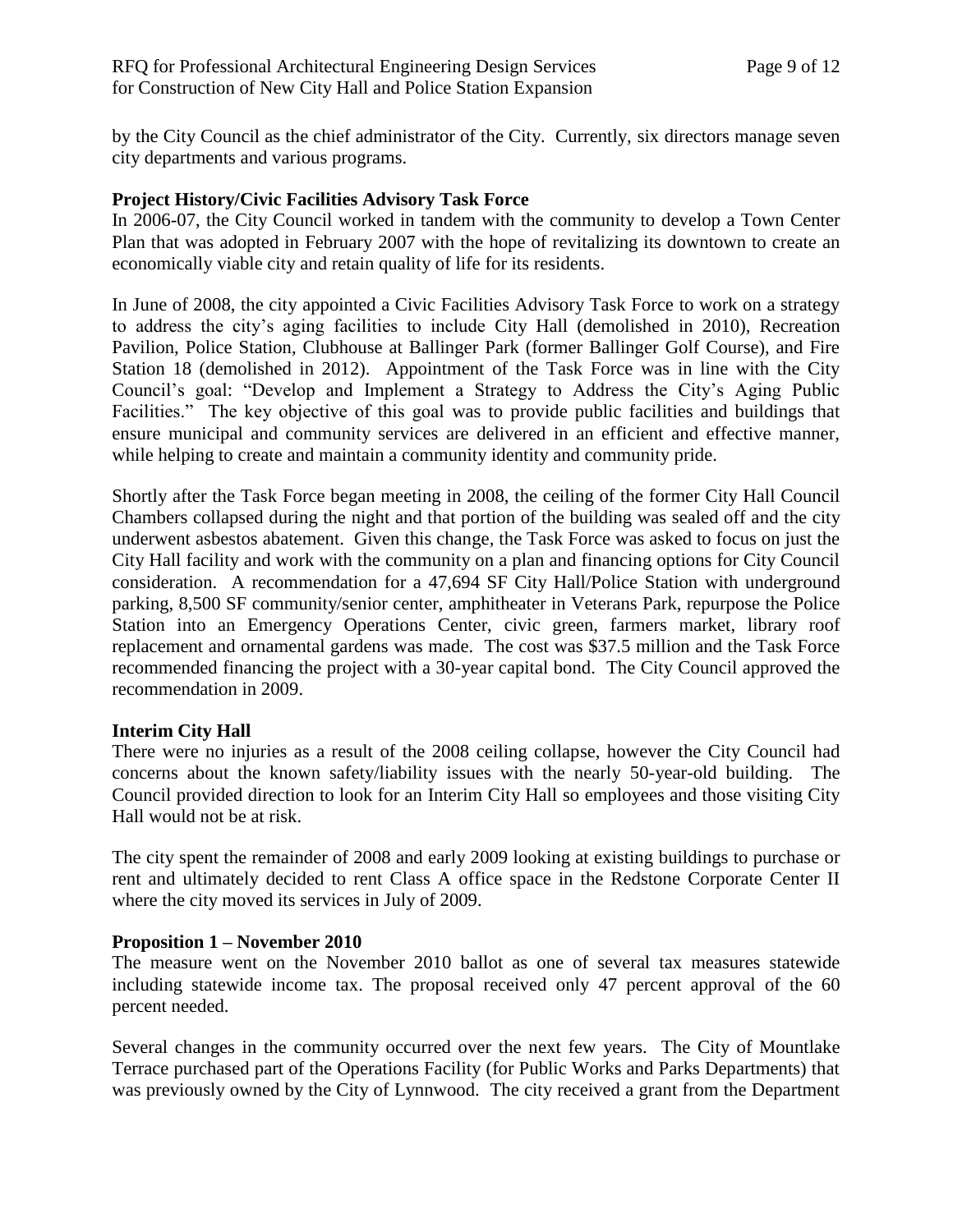#### RFQ for Professional Architectural Engineering Design Services Page 10 of 12 for Construction of New City Hall and Police Station Expansion

of Homeland Security in 2011 to construct an Emergency Operations Center in this facility. Ballinger Golf Course operators stepped away in 2012 and the property was converted to a passive park. The Clubhouse was converted to a community/senior center in 2013. Improved economic conditions have spurred development in the Town Center with three major mixed-use projects now open and more businesses locating in Mountlake Terrace. The large grocery store located at  $232<sup>nd</sup>$  Street and  $56<sup>th</sup>$  Avenue has now closed and the property has been purchased and redevelopment plans are being discussed.

The Mountlake Terrace Transit Center opened in 2009. The Sound Transit Freeway Station that is located in the I-5 median and adjoins the Transit Center opened in 2011 and a Light Rail Station is currently under design and is planned to open in 2024. Mountlake Terrace is quickly becoming a transit-oriented community with a link from the Civic Center (old City Hall site) through Veterans Park to the Transit Center.

In 2011, the city conducted two focus groups (one with males only and one with females only) to learn more about why the proposal failed. The main reasons that rose to the top were total cost and scale of the project including too many amenities.

#### **Proposition 1 – August 2012**

With the prominent changes in the community coupled with the focus group information, the city worked on a scaled down version of the Civic Center proposal reducing the scope and the cost. The updated plan was reduced by 1/3 with a cost of \$25 million for a 31,000 SF City Hall and 8,500 SF Community/Senior Center by eliminating amenities such as underground parking, the Emergency Operations Center, amphitheater, farmers market, and ornamental gardens.

The city conducted more than 40 "Civic Center 101" presentations to the community and there was a great deal of support for this measure. The measure received almost 58 percent approval and was 124 votes short of the required 60 percent.

#### **Proposition 1 – April 2013**

After such a strong showing, the City Council met in September of 2012 and decided to put the measure back on the ballot in April of 2013 and do a better job of educating the public. It was also important because construction costs were rising and the city had forecasted that it only had funds for Interim City Hall rent through summer of 2014.

The same measure was put before voters in April of 2013. The result was 53 percent in favor of the measure that required 60 percent.

The current City Manager (who had served as Assistant City Manager since 2004) worked with the City Council to develop a property tax levy lid lift proposal to fund four years of Interim City Hall rent and ongoing parks and recreation funding. The measure passed in August of 2016 and the voters were informed that the next steps would include working with the community to plan design, fund and construct a new City Hall on vacant city-owned property at the Civic Center.

#### **City Hall Advisory Committee**

In October of 2016, the City Council established a City Hall Advisory Committee and appointed the nine-member Committee in December.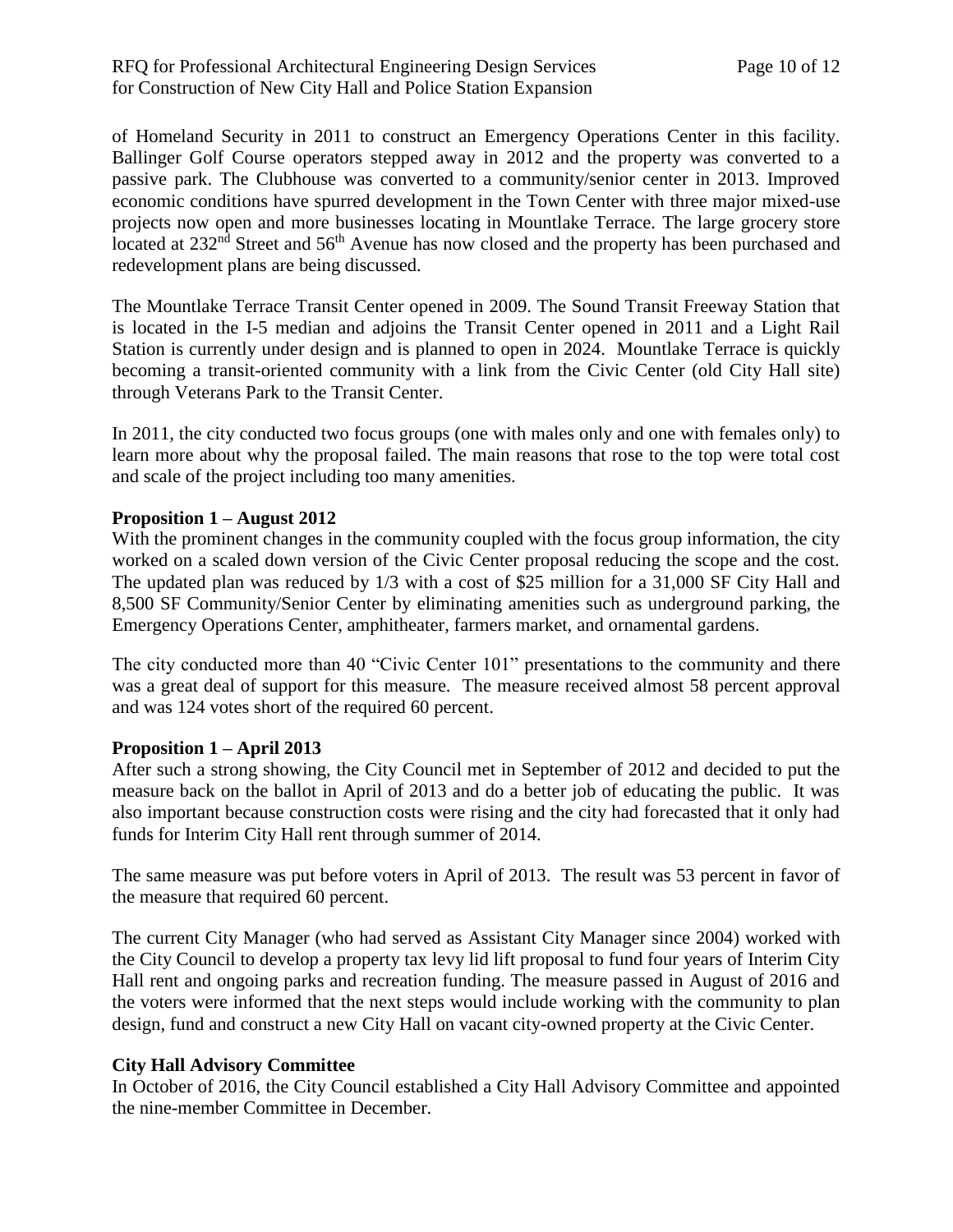The Committee is a well-rounded group with individuals representing previous yes and no campaigns, male and female perspectives, and some specialized skills including construction, engineering and finance. The Committee began meeting in January of 2017.

The Committee worked on the following:

- A. Task 1. Work with City to provide input on Architect selection for conceptual design and cost estimating.
- B. Task 2. Work with City and Architect to gather community input.
- C. Task 3. Evaluate and provide input on current and future services, needs, functions and amenities the City should offer to the community in a new City Hall facility.
- D. Task 4. Work with City and Architect to provide input on conceptual designs for developing a new City Hall.
- E. Task 5. Provide input on financing options for constructing a new City Hall.
- F. Task 6. Develop recommendations to present to City Council relating to the City Hall facility.

Following the CHAC's work in early 2017, voters approved funding of a \$12.5 million project to include a new City Hall and expansion to the Police Station.

#### **Current Conditions – Existing Civic Center Facilities**

The Mountlake Terrace Civic Center is located within the Town Center at the southwest corner of 232nd Street SW and 58th Avenue W. The Civic Center is approximately 4.8 acres and includes the former City Hall site (now vacant and being used as a staging area for projects in the city), Fire Station 19, Police Station and a Library. A surface parking lot that formerly held 152 spaces served all the civic buildings. The Library parking lot was reconstructed following construction of a Regional Town Center Stormwater Facility in 2014.

The Civic Center is bordered north and west by single-family zoning. The planned heart of the downtown lies directly across the street on the east; it currently contains senior housing, the Post Office and a retail area. On the south side, the Civic Center adjoins Veterans Memorial Park, an approximately eight acre park to the south which, in turn, adjoins the I-5 Park and Ride to its southwest.

#### a. Interim City Hall

- $\circ$  Address: 6100 219<sup>th</sup> Street SW, Suite 200
- o Leasing Space in Redstone Corporate Center II
- o Sq. Ft.: 14,000 including the City Council Chambers plus 2,000 SF of shared space (lobby and restrooms)
- o Services and Function: This building is home to the City Council, Mayor, City Manager, Administrative Services, Community and Economic Development, Community Relations, Engineering Services, and the Fire Marshal's Office. This building also stores records and provides flex space for annual audits, etc.

Former City Hall

- $\circ$  Address: 23204 58<sup>th</sup> Avenue West
- o Year Built: 1961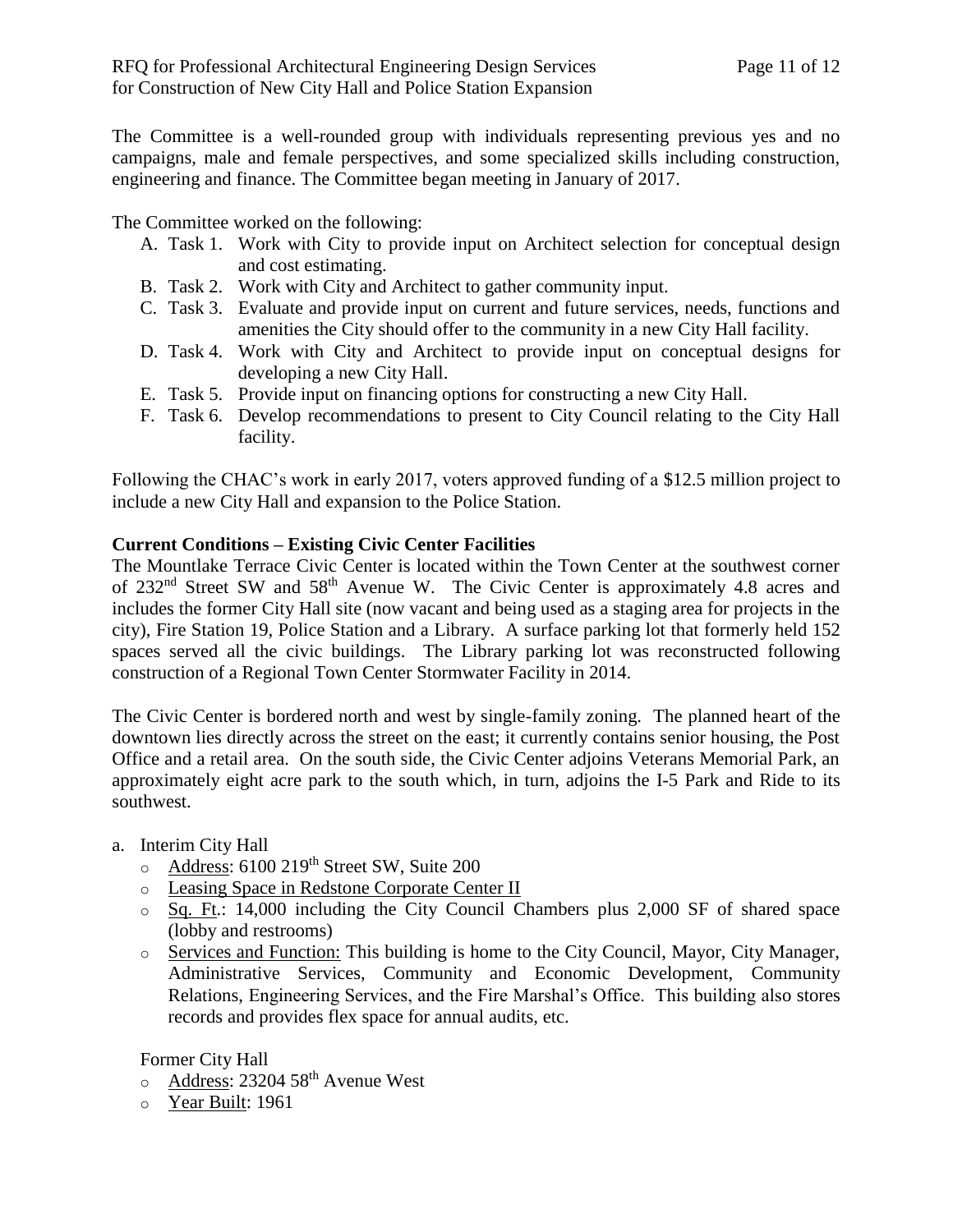- $\circ$  Sq. Ft.: 19,562
- o Number of Stories: 2
- o Services and Function: This building was home to the City Council, Mayor, City Manager, Administrative Services, Planning and Development Services, Engineering Services, and the Fire Marshal's Office. This building also stored most of the City's historical records.
- b. Fire Station #19
	- o Address: 5902 232nd Street SW
	- o Year Built: 2006
	- $\circ$  Sq. Ft.: 18,000
	- o Number of Stories: 2
	- o Services and Function: Mountlake Terrace has an Interlocal Agreement with South Snohomish County Fire and Rescue to provide Fire and Emergency Medical Services to our City. Under the terms of the Agreement, SSCFR staffs the City's fire station. Station #19 is staffed 24 hours per day. (The Fire Chief of SSCFR is designated as the City's Fire Chief and the District provides the City with a designated Fire Marshal at Interim City Hall.)
- c. Library
	- $\circ$  Address: 23300 58<sup>th</sup> Avenue W
	- o Year Built: 1988
	- $\circ$  Sq. Ft.: 13,090
	- o Number of Stories: 1
	- $\circ$  Services and Function: With a service area population of 23,198, the building contains: 20 public computers; 2 Meeting/Study rooms (312 total capacity); Quiet Zone/Study Rooms; Public Phone; Copier; Proctoring; and Volunteer Opportunities.
- d. Police Station
	- o Address: 5609 232nd Street SW
	- o Year Built: 1991
	- $\circ$  Sq. Ft.: 6,400
	- o Number of Stories: 1
	- o Services and Function: The station houses both commissioned and civilian Police Department staff, including the Chief of Police.